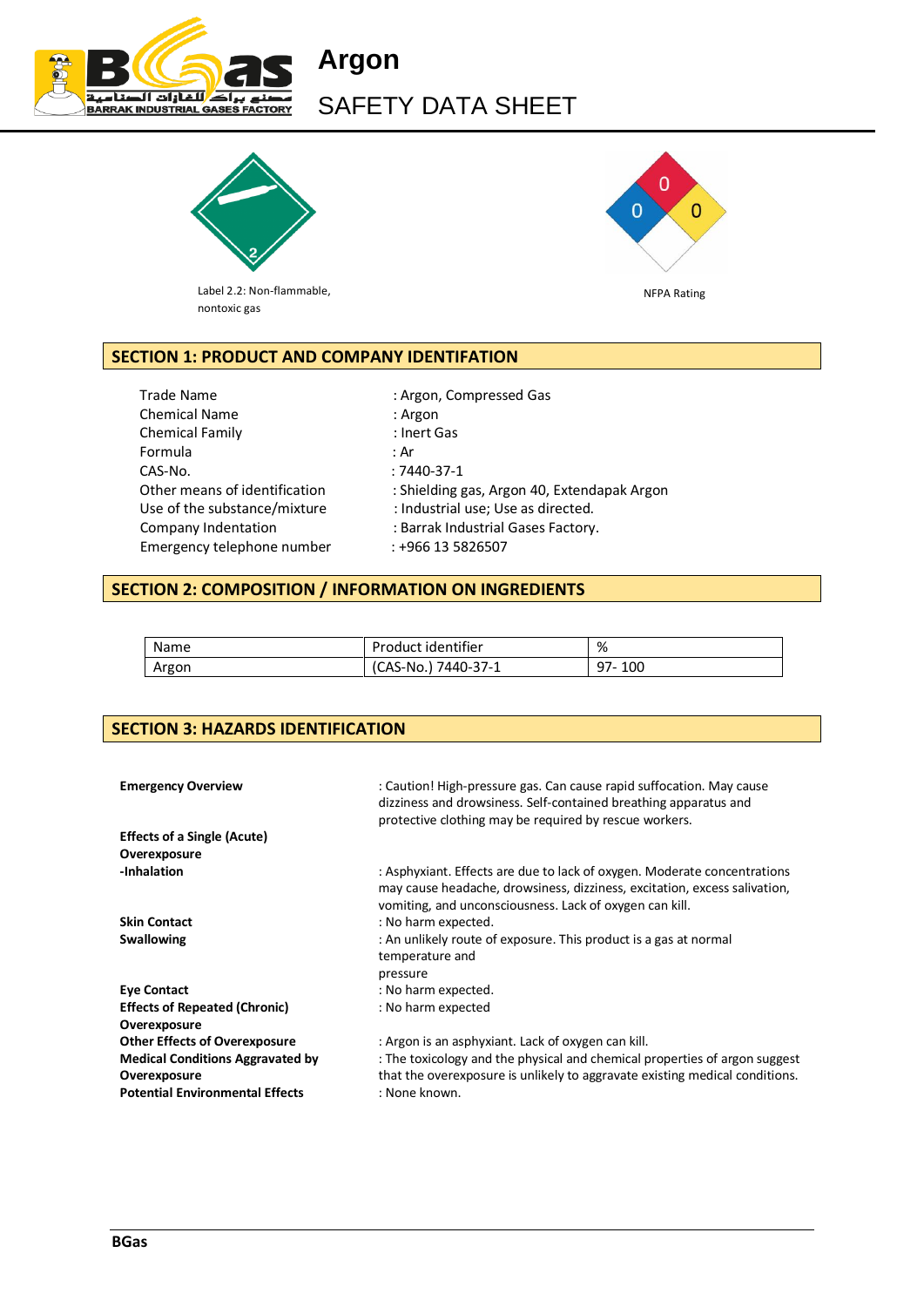

SAFETY DATA SHEET

**Argon** 

#### **SECTION 4: FIRST AID MEASURES**

| <b>Inhalation</b>         | : Immediately remove to fresh air. If not breathing, give artificial<br>respiration. If breathing is difficult, qualified personnel may give oxygen.<br>Call a physician |
|---------------------------|--------------------------------------------------------------------------------------------------------------------------------------------------------------------------|
| Skin contact              | : Flush with water. If discomfort persists, seek medical attention.                                                                                                      |
| <b>Swallowing</b>         | : An unlikely route of exposure. This product is a gas at normal                                                                                                         |
|                           | temperature and pressure.                                                                                                                                                |
| <b>Eye Contact</b>        | : Flush eyes thoroughly with warm water. Hold the eyelids open and away                                                                                                  |
|                           | from the eyeballs to ensure that all surfaces are flushed thoroughly. If                                                                                                 |
|                           | discomfort persists, seek medical attention.                                                                                                                             |
| <b>Notes to Physician</b> | : There is no specific antidote. Treatment of overexposure should be                                                                                                     |
|                           | directed at the control of symptoms and the clinical condition of the                                                                                                    |
|                           | patient. Victim may not be aware of asphyxiation.                                                                                                                        |

## **SECTION 5: FIRE FIGHTING MEASURES**

| <b>Flammable class</b><br><b>Extinguishing media</b><br>- Suitable extinguishing media | : Non-flammable.<br>: All known extinguishants can be used.                                                                                                                                                                                                                                 |
|----------------------------------------------------------------------------------------|---------------------------------------------------------------------------------------------------------------------------------------------------------------------------------------------------------------------------------------------------------------------------------------------|
| <b>Hazardous combustion products</b>                                                   | : None.                                                                                                                                                                                                                                                                                     |
| Specific physical and chemical                                                         | : Heat of fire can build pressure in cylinder and cause it to rupture. No part                                                                                                                                                                                                              |
| hazards                                                                                | of cylinder should be subjected to a temperature higher than 52°C (125°F).<br>Argon cylinders are equipped with a pressure relief device (Exceptions<br>may exist).                                                                                                                         |
| <b>Specific methods</b>                                                                | : If possible, stop flow of product. Evacuate all personnel from danger<br>area. Immediately deluge cylinders with water from maximum distance<br>until cool; then move them away from fire area if without risk. Self-<br>contained breathing apparatus may be required by rescue workers. |
| Protective equipment and precautions<br>for firefighters                               | : Firefighters should wear personal protective equipment and fire-fighting<br>turnout gear as appropriate for surrounding fire.                                                                                                                                                             |

# **SECTION 6: ACCIDENTAL RELEASE MEASURES Personal precautions** : Evacuate area. Wear self-contained breathing apparatus when entering area unless atmosphere is proved to be safe. Ensure adequate air ventilation. **Environmental precautions** : Try to stop release. Prevent from entering sewers, basements and

workpits, or any place where its accumulation can be dangerous. **Cleanup methods** : Ventilate area.

## **SECTION 7: HANDLING AND STORAGE**

**Precautions to be taken in handling : Protect cylinders from damage. Use a suitable hand truck to move** cylinders; do not drag, roll, slide, or drop. Never attempt to lift a cylinder by its cap; the cap is intended solely to protect the valve. Never insert an object (e.g., wrench, screwdriver, pry bar) into cap openings; doing so may damage the valve and cause a leak. Use an adjustable strap wrench to remove over-tight or rusted caps. Open valve slowly. If valve is hard to open, discontinue use and contact to BGas. Close valve after each use; keep closed even when empty. Never apply flame or localized heat directly to any part of the cylinder. High temperatures may damage the cylinder and could cause the pressure relief device to fail prematurely.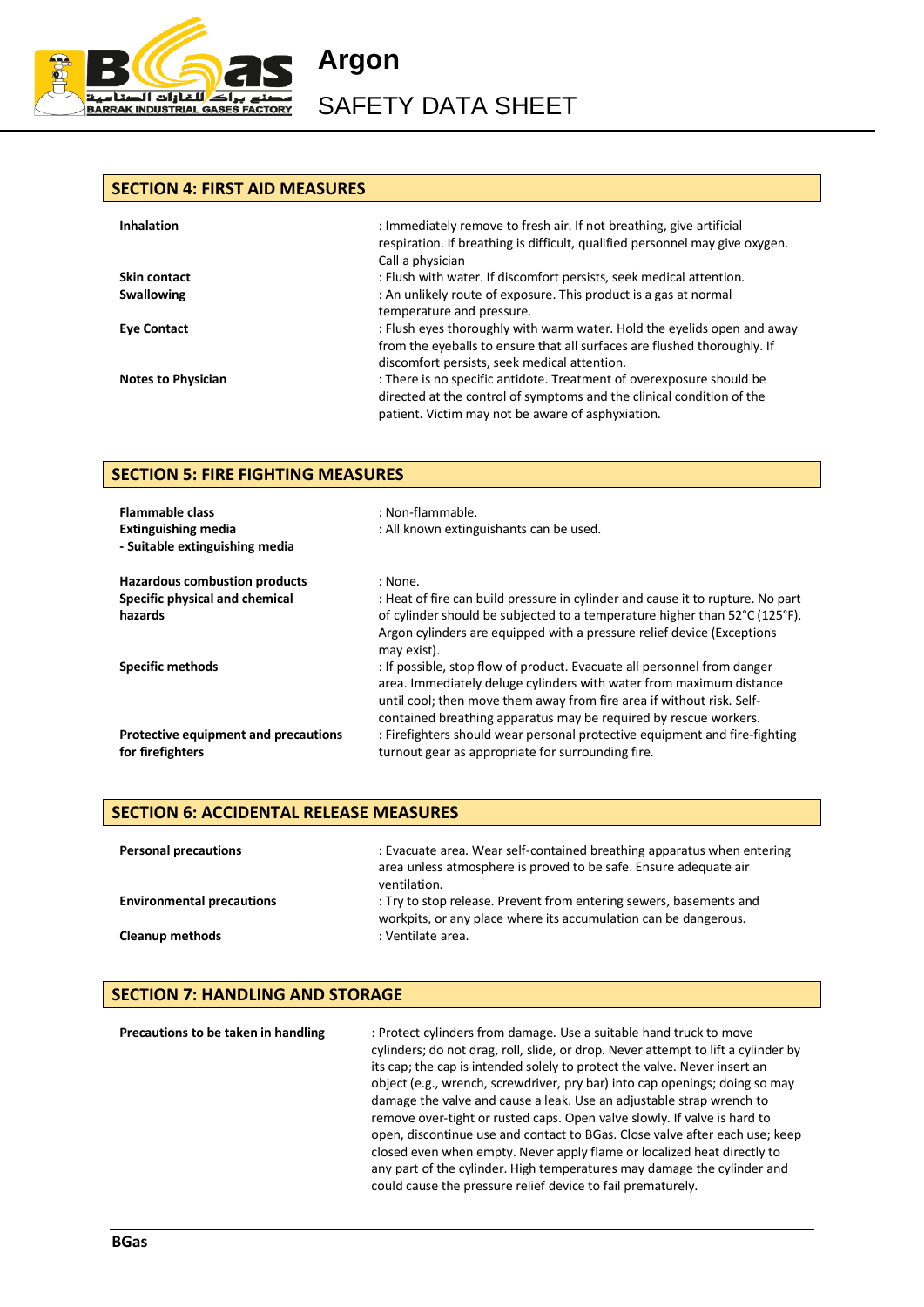

**Argon**  SAFETY DATA SHEET

## **SECTION 8: EXPOSURE CONTROLS / PERSONAL PROTECTION**

| <b>Engineering controls</b><br>Local exhaust      | : Use a local exhaust system, if necessary, to prevent oxygen deficiency<br>and keep hazardous fumes and gases below applicable exposure limits in<br>the worker's breathing zone.                                                                                                 |
|---------------------------------------------------|------------------------------------------------------------------------------------------------------------------------------------------------------------------------------------------------------------------------------------------------------------------------------------|
| <b>Mechanical (General)</b>                       | : General exhaust ventilation may be acceptable if it can maintain an<br>adequate supply of air and keep hazardous fumes and gases below<br>applicable TLVs in the worker's<br>breathing zone.                                                                                     |
|                                                   |                                                                                                                                                                                                                                                                                    |
| Special                                           | : None.                                                                                                                                                                                                                                                                            |
| Other                                             | : None.                                                                                                                                                                                                                                                                            |
| Personal protective equipment<br>-Skin Protection | : Wear work gloves when handling cylinders; welding gloves for welding.<br>Metatarsal shoes for cylinder handling.                                                                                                                                                                 |
| <b>Eye/Face Protection</b>                        | : Wear safety glasses when handling cylinders.                                                                                                                                                                                                                                     |
| <b>Respiratory Protection</b>                     | : Use air-purifying or air-supplied respirators, as appropriate, where local<br>or general exhaust ventilation is inadequate. Adequate ventilation must<br>keep worker exposure below applicable exposure limits for fumes, gases,<br>and other by-products of welding with argon. |

#### **SECTION 9: PHYSICAL AND CHEMICAL PROPERTIES**

| Appearance                                             | Colorless gas.                                |
|--------------------------------------------------------|-----------------------------------------------|
| Odor                                                   | Odorless.                                     |
| <b>Odor Threshold</b>                                  | Not applicable.                               |
| <b>Physical State</b>                                  | Gas at normal temperature and pressure.       |
| рH                                                     | Not applicable.                               |
| <b>Melting Point at 1 atm</b>                          | $-189.35^{\circ}$ C (-308.83°F)               |
| <b>Boiling Point at 1 atm</b>                          | $-185.87^{\circ}$ C (-302.57 $^{\circ}$ F)    |
| <b>Flash Point (test method)</b>                       | Not applicable.                               |
|                                                        |                                               |
| <b>Evaporation Rate (Butyl Acetate = 1)</b>            | Not applicable.                               |
| Flammability                                           | Nonflammable.                                 |
| <b>Flammable Limits In Air, % by volume</b>            | Lower: Not applicable. Upper: Not applicable. |
| Vapor Pressure at 20°C (68°F)                          | Not applicable.                               |
| Vapor Density at 21.1°C (70°F) and 1 atm               | 0.103 lb/ft3 (1.654 kg/m3)                    |
| <b>Specific Gravity</b> ( $H2O = 1$ ) at boiling point | 1.40                                          |
| <b>Specific Gravity</b> (Air = 1) at $21.1^{\circ}$ C  | 1.38                                          |
| $(70°F)$ and 1 atm                                     |                                               |
| Solubility In Water, vol/vol at 0°C (32°F)             | 0.056                                         |
| and 1 atm                                              |                                               |
|                                                        |                                               |
| <b>Partition Coefficient: n-octanol/water</b>          | Not available.                                |
| <b>Autoignition Temperature</b>                        | Not applicable.                               |
| Decomposition Temperature                              | None.                                         |
| <b>Percent Volatiles By Volume</b>                     | 100                                           |
| Molecular Weight                                       | 39.95                                         |
| <b>Molecular Formula</b>                               | Ar                                            |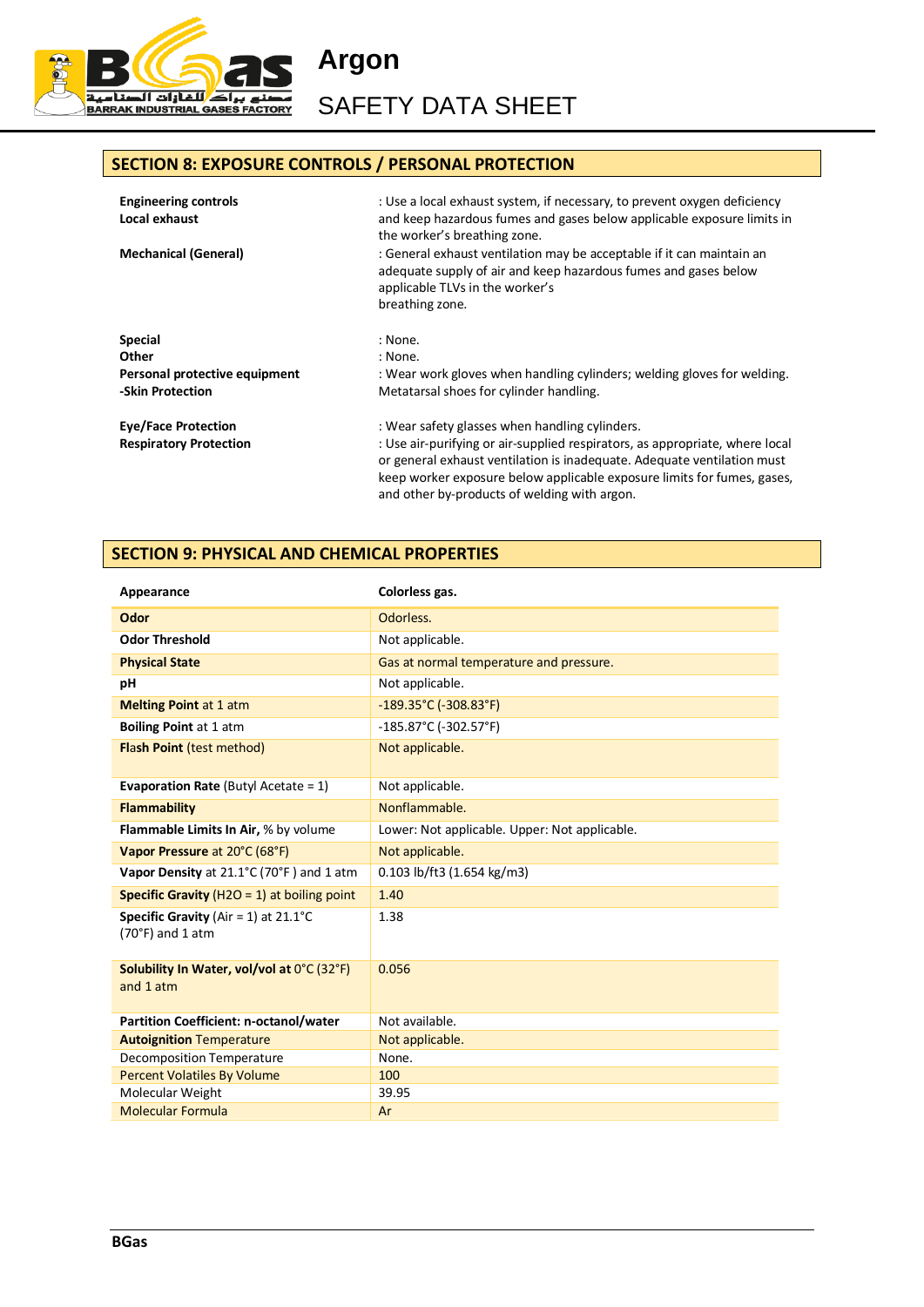

 $\overline{\phantom{a}}$ 

SAFETY DATA SHEET

## **SECTION 10: STABILITY AND REACTIVITY**

| <b>Chemical Stability</b>               | : Stable                                                                                                                                                                                                    |
|-----------------------------------------|-------------------------------------------------------------------------------------------------------------------------------------------------------------------------------------------------------------|
| <b>Conditions to Avoid</b>              | : None known.                                                                                                                                                                                               |
| <b>Incompatible Materials</b>           | : None known. Argon is chemically inert.                                                                                                                                                                    |
| <b>Hazardous Decomposition Products</b> | : Ozone and nitrogen oxides may be formed by radiation from arc.<br>Other decomposition products of normal operation originate from<br>volatilization, reaction, or oxidation of the material being worked. |
| <b>Possible Of Hazardous Reactions</b>  | : Will Not Occur                                                                                                                                                                                            |

#### **SECTION 11: TOXICOLOGICAL INFORMATION**

| <b>Acute Dose Effect</b> | : Argon is a simple asphyxiant. The welding process may generate |  |
|--------------------------|------------------------------------------------------------------|--|
|                          | hazardous fumes and gases.                                       |  |
| <b>Study Results</b>     | : No known effects.                                              |  |

| <b>SECTION 12: ECOLOGICAL INFORMATION</b> |                                                                             |
|-------------------------------------------|-----------------------------------------------------------------------------|
| <b>Other Adverse Effects</b>              | : Argon does not contain any Class I or Class II ozone-depleting chemicals. |
| <b>Ecological Effects Information</b>     | : No known ecological damage caused by this product.                        |

| <b>SECTION 13: DISPOSAL CONSIDERATION</b> |                                                                                                                                                                                                                            |
|-------------------------------------------|----------------------------------------------------------------------------------------------------------------------------------------------------------------------------------------------------------------------------|
| <b>Waste Disposal Method</b>              | : Do not attempt to dispose of residual or unused quantities. Return<br>cylinder to BGas<br>For emergency disposal, secure cylinder in a well-ventilated area or<br>outdoors; then slowly discharge gas to the atmosphere. |

## **SECTION 14: TRANSPORT INFORMATION**

| <b>Transport Information</b> | : Avoid transport on vehicles where the load space is not separated from<br>the driver's compartment.<br>: Ensure vehicle driver is aware of the potential hazards of the load and<br>knows what to do in the event of an accident or an emergency.<br>: Before transporting product containers:<br>- Ensure that containers are firmly secured.<br>- Ensure cylinder valve is closed and not leaking.<br>- Ensure valve outlet cap nut or plug (where provided) is correctly fitted.<br>- Ensure valve protection device (where provided) is correctly fitted.<br>- Ensure there is adequate ventilation. |
|------------------------------|------------------------------------------------------------------------------------------------------------------------------------------------------------------------------------------------------------------------------------------------------------------------------------------------------------------------------------------------------------------------------------------------------------------------------------------------------------------------------------------------------------------------------------------------------------------------------------------------------------|
|                              | - Compliance with applicable regulations.                                                                                                                                                                                                                                                                                                                                                                                                                                                                                                                                                                  |